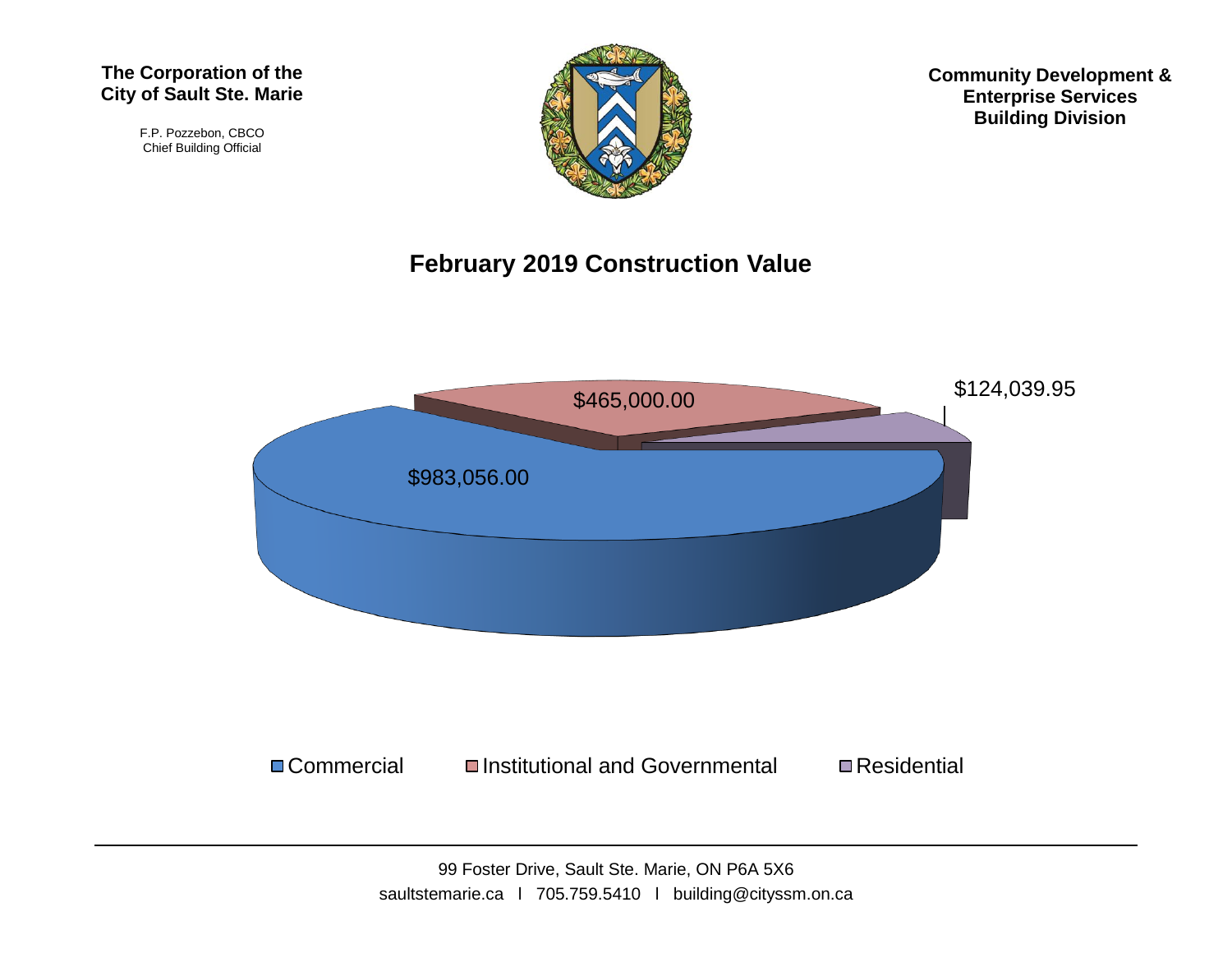

**Community Development and Enterprise Services Building Division**

**Tel: (705) 759-5410Fax: (705) 541-7165**

## **BUILDING PERMITS SUMMARY 2019/02/01 to 2019/02/28**

| <b>Building Type</b>                                                                             | <b>New Construction</b> |                          |                                |                        | <b>Alterations and Additions</b> |                      | <b>Total</b>           |                          |                      |
|--------------------------------------------------------------------------------------------------|-------------------------|--------------------------|--------------------------------|------------------------|----------------------------------|----------------------|------------------------|--------------------------|----------------------|
|                                                                                                  | Num of<br><b>Units</b>  | Num of<br><b>Permits</b> | <b>Value of</b><br><b>Work</b> | Num of<br><b>Units</b> | Num of<br><b>Permits</b>         | <b>Value of Work</b> | Num of<br><b>Units</b> | Num of<br><b>Permits</b> | <b>Value of Work</b> |
| <b>Commercial</b>                                                                                |                         |                          |                                |                        |                                  |                      |                        |                          |                      |
| Motor vehicle show room<br>(new and used)                                                        | $\pmb{0}$               | $\mathbf 0$              | \$0.00                         | $\mathbf 0$            | 1                                | \$2,000.00           | $\pmb{0}$              |                          | \$2,000.00           |
| Office building                                                                                  | $\pmb{0}$               | 0                        | \$0.00                         | $\mathbf 0$            | 3                                | \$523,700.00         | 0                      | 3                        | \$523,700.00         |
| Office complex                                                                                   | 0                       | $\mathbf 0$              | \$0.00                         | $\pmb{0}$              |                                  | \$100,000.00         | 0                      |                          | \$100,000.00         |
| Restaurant                                                                                       | 0                       | $\mathbf 0$              | \$0.00                         | 0                      | 3                                | \$112,000.00         | 0                      | 3                        | \$112,000.00         |
| Retail and wholesale<br>outlets                                                                  | $\mathbf 0$             | $\mathbf 0$              | \$0.00                         | $\mathbf{1}$           | 8                                | \$115,300.00         | 1                      | 8                        | \$115,300.00         |
| Retail complex                                                                                   | 0                       | 0                        | \$0.00                         | 0                      |                                  | \$130,056.00         | 0                      |                          | \$130,056.00         |
| Total:                                                                                           | $\mathbf 0$             | 0                        | \$0.00                         | 1                      | 17                               | \$983,056.00         | 1                      | 17                       | \$983,056.00         |
| <b>Institutional and Governmental</b><br>Library, museum, art<br>gallery, aquarium,<br>botanical | 0                       | $\mathbf 0$              | \$0.00                         | $\mathbf 0$            | 1                                | \$425,000.00         | $\pmb{0}$              | $\mathbf{1}$             | \$425,000.00         |
| Post-secondary<br>institution                                                                    | $\pmb{0}$               | $\mathbf 0$              | \$0.00                         | $\mathbf 0$            | $\mathbf 1$                      | \$40,000.00          | 0                      |                          | \$40,000.00          |
| Total:                                                                                           | $\mathbf 0$             | 0                        | \$0.00                         | 0                      | $\overline{2}$                   | \$465,000.00         | 0                      | $\overline{2}$           | \$465,000.00         |
| <b>Residential</b>                                                                               |                         |                          |                                |                        |                                  |                      |                        |                          |                      |
| Apartment                                                                                        | $\pmb{0}$               | $\mathbf 0$              | \$0.00                         | $\pmb{0}$              | $\mathbf 1$                      | \$16,500.00          | 0                      |                          | \$16,500.00          |
| Row House                                                                                        | 0                       | $\mathbf{0}$             | \$0.00                         | 0                      | 5                                | \$11,000.00          | 0                      | 5                        | \$11,000.00          |
| Single House                                                                                     | 0                       | $\mathbf 0$              | \$0.00                         | 0                      | 13                               | \$96,539.95          | 0                      | 13                       | \$96,539.95          |
| Total:                                                                                           | $\mathbf 0$             | $\mathbf 0$              | \$0.00                         | 0                      | 19                               | \$124,039.95         | $\mathbf 0$            | 19                       | \$124,039.95         |
| <b>Grand Total:</b>                                                                              | $\boldsymbol{0}$        | 0                        | \$0.00                         | 1                      | 38                               | \$1,572,095.95       | 1                      | 38                       | \$1,572,095.95       |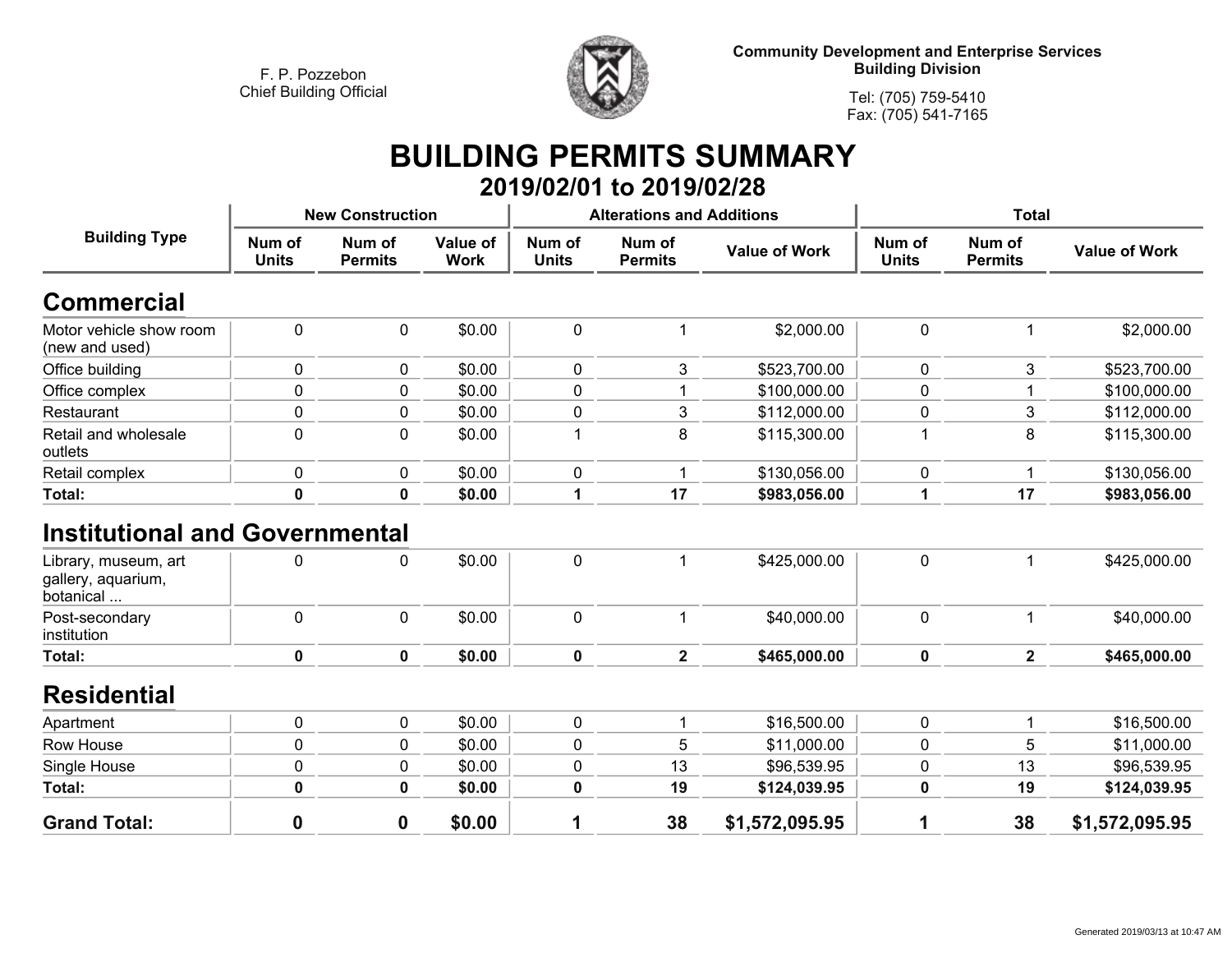

**Community Development and Enterprise Services Building Division**

**Tel: (705) 759-5410Fax: (705) 541-7165**

## **DEMOLITION PERMITS SUMMARY 2019/02/01 to 2019/02/28**

| <b>Building Type</b>            |                        | <b>New Construction</b>  |                         |                        | <b>Alterations and Additions</b> |                      | <b>Total</b>           |                          |                      |
|---------------------------------|------------------------|--------------------------|-------------------------|------------------------|----------------------------------|----------------------|------------------------|--------------------------|----------------------|
|                                 | Num of<br><b>Units</b> | Num of<br><b>Permits</b> | Value of<br><b>Work</b> | Num of<br><b>Units</b> | Num of<br><b>Permits</b>         | <b>Value of Work</b> | Num of<br><b>Units</b> | Num of<br><b>Permits</b> | <b>Value of Work</b> |
| <b>Commercial</b>               |                        |                          |                         |                        |                                  |                      |                        |                          |                      |
| Restaurant                      |                        |                          | \$0.00                  | $-10$                  |                                  | \$60,000.00          | $-10$                  |                          | \$60,000.00          |
| Retail and<br>wholesale outlets | 0                      | 0                        | \$0.00                  | $-4$                   | 3                                | \$150,000.00         | -4                     | 3                        | \$150,000.00         |
| Total:                          |                        | 0                        | \$0.00                  | $-14$                  |                                  | \$210,000.00         | $-14$                  |                          | \$210,000.00         |
| <b>Grand Total:</b>             | ω                      |                          | \$0.00                  | $-14$                  | 4                                | \$210,000.00         | $-14$                  | 4                        | \$210,000.00         |